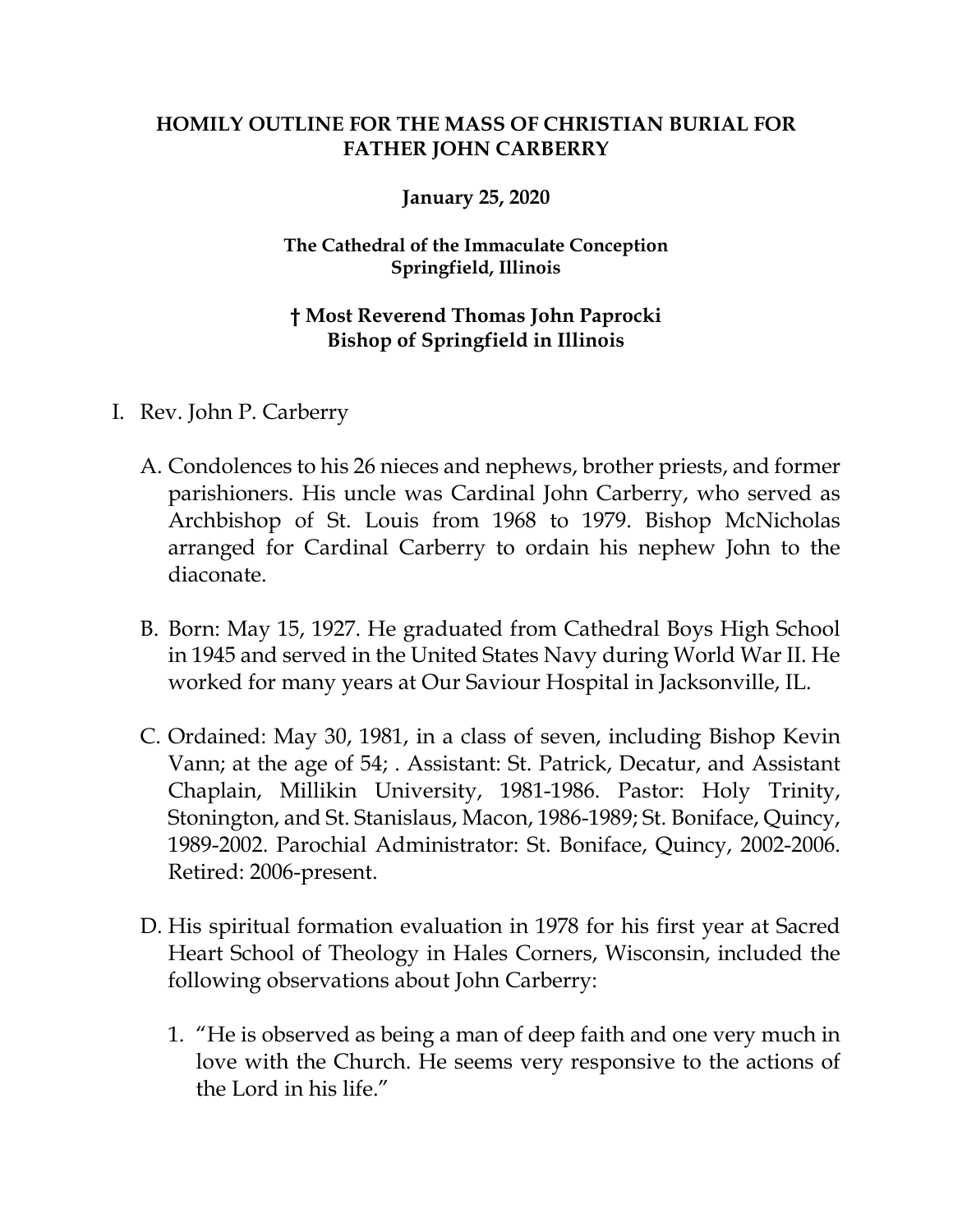- 2. In his own self-evaluation he stated: "I feel that I have taken advantage of the opportunities offered me here to deepen my personal faith and spiritual life through the Eucharistic Liturgy, the Liturgy of the Hours, the availability of Chapel for reflection and meditation .... celebration of the Sacrament of Reconciliation and communal prayer life of the school."
- 3. His evaluators backed up that statement, saying that "John is observed as always being present for the various spiritual programs of the seminary."
- 4. John's peers in the seminary saw him in a very positive way. These are some of the statements made about him: "a good man; possesses such priestly virtue as meekness and humility; very generous, kind and considerate person; willing to help anyone; a very prayerful and thoughtful man."
- 5. "John is an avid sports fan and likes all sports. As one person put it: 'he is a demon on the basketball floor.' His evaluators encouraged him to continue his interest in sports as a good outlet for his energy as well as recreation. He also enjoys music. The Sister who teaches music and singing wrote on her evaluation of him the following: 'John is a lovely man, kind, prayerful -- musical, cooperative in every way, but a bit too shy about his gifts.' However, his evaluators would like to point out that just last week John was one of the leaders of the week at the 'Liturgy of the Hours' and he confidently started the hymns."
- 6. "At this time in John's preparation for the priesthood the Formation Department can truthfully say that he is a worthy candidate."
- E. At the end of John's first year in the seminary, the Rector wrote to Bishop McNicholas, "John has had a terrific first year and has adjusted very well to the seminary life. He is very quiet, but at the same time very deep."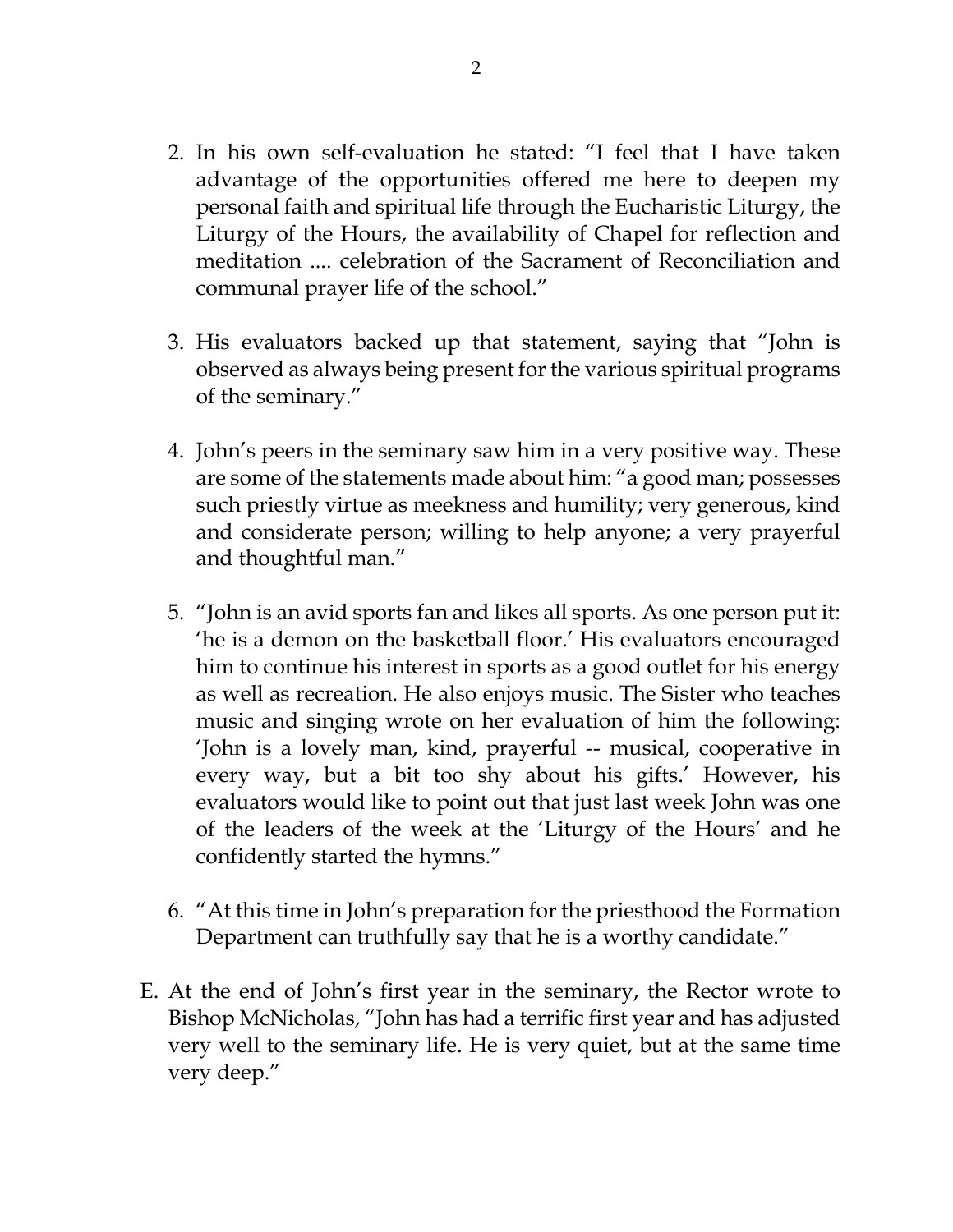- F. His 3rd year evaluation in 1980 said, "The faculty also mention areas of growth for John. Most frequently they mention that John is always late, and that he is very shy."
- G. In his final formation report in January 1981, the Rector wrote, "Overall, you have a fine man in John, in some respects a remarkable man. If he is encouraged to develop his strengths and helped not to become discouraged with his limitations, he will do much for his people as their priest."
- H. Additional information from Father Tom Donovan, Pastor of St. Anthony of Padua Parish, Quincy.
	- 1. Fr. John Carberry was no stranger to the people of St. Anthony Parish, having spent some time in residence there during his retirement.
	- 2. He was the final Pastor of St Boniface Church (1989-2002).
	- 3. He is remembered for his deep, abiding devotion to the Blessed Virgin Mary, and in particular his leadership of the Legion of Mary.
	- 4. He was also a patron of the St. Patrick choir, often driving across the state at all hours of the day and night (which was his way) just to have dinner and visit with them.
	- 5. He spent his recent years at the Illinois Veteran's Home where he slowly lost his awareness to the present world, while living in total anticipation of the world to come. Many thanks to Fr. Zach Edgar and Fr. Don Blickhan for their devoted care of our brother priest.
	- 6. Fr. Carberry was instrumental in starting and maintaining the devotion to the "two hearts" First Friday-First Saturday devotions that once was at St Anthony, which is now moved over to St. Rose Church, and continues to bear fruit.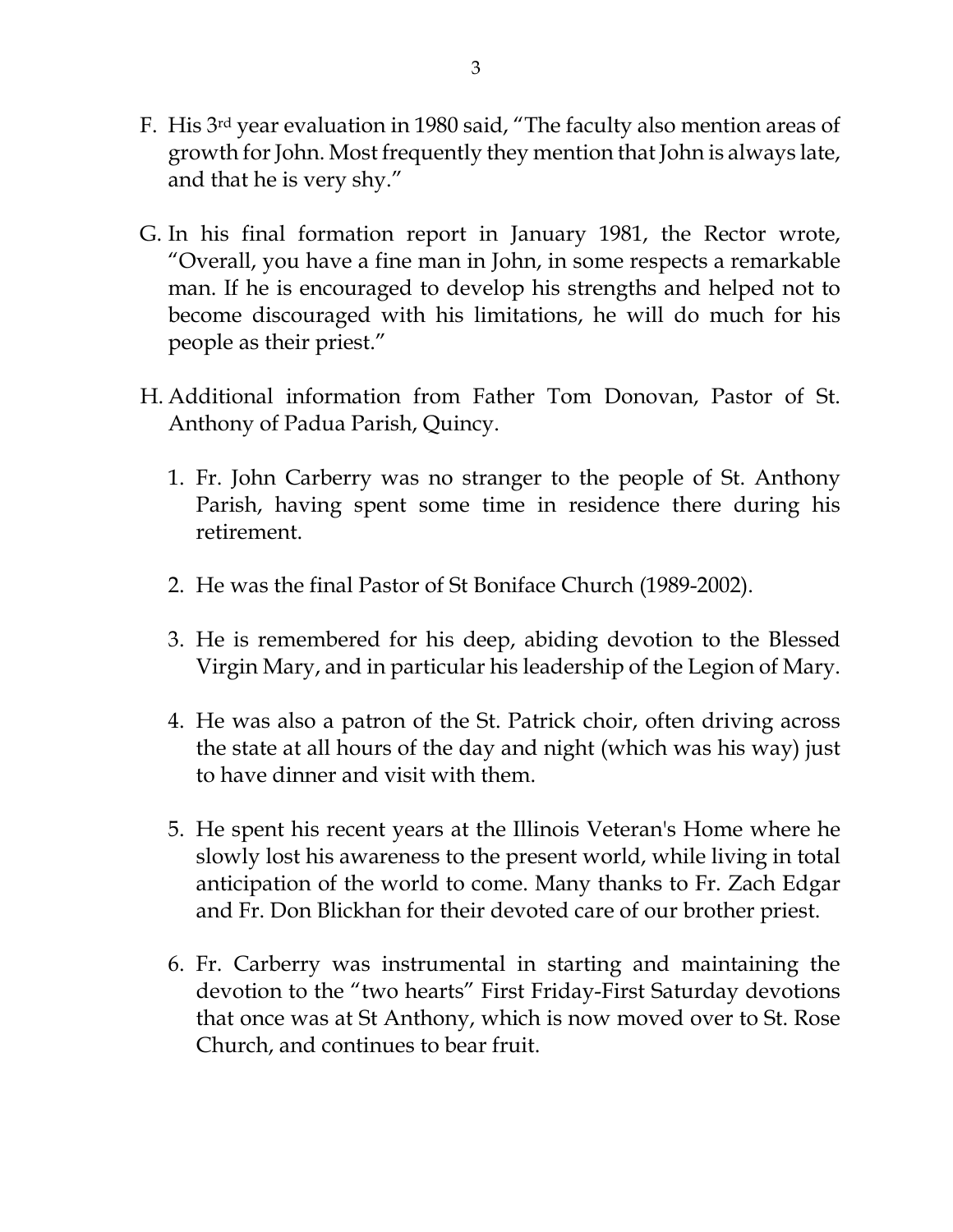- 7. He had a very strong devotion to Blessed Virgin Mary and was a tireless advocate for the pro-life cause and loved his country. This can be seen in his request that memorial contributions be made to Legion of Mary, Springfield Right to Life, and the Illinois Veterans Home in Quincy.
- 8. Many of us on this side of the veil knew him as "the late" Fr. Carberry [because he was always late] ... may he now know the embrace of those who have been awaiting his arrival... just on time... certainly his own family, his parents and four sisters, his beloved Heavenly Mother, and most of all his Lord, whom he served as priest for nearly 40 years.
- II. "He is very quiet, but at the same time very deep."
	- A. I can relate to that, because similar things were said about me in the seminary.
	- B. Reflections from Cardinal Robert Sarah's book, *The Power of Silence*.
		- 1. In heaven, God's love for us and our love for God will be expressed without words, just *The Word*, Jesus Christ.
		- 2. We experience God's love most profoundly in the silence of our hearts.
- III. Since our goal is to become saints and live forever with God in heaven, it is good for us to reflect on the question: what will heaven be like?
	- 1. The answer to that question is suggested in a movie I saw a few months ago entitled, "I Can Only Imagine." The movie tells the story of Bart Millard and the Christian band known as MercyMe.
	- 2. Bart's father, Arthur, became a Christian late in life after he was diagnosed with cancer. After Arthur's death, Bart discovered his Dad's journal in which he wrote his reflections about heaven. On each page, Arthur wrote, "I can only imagine."